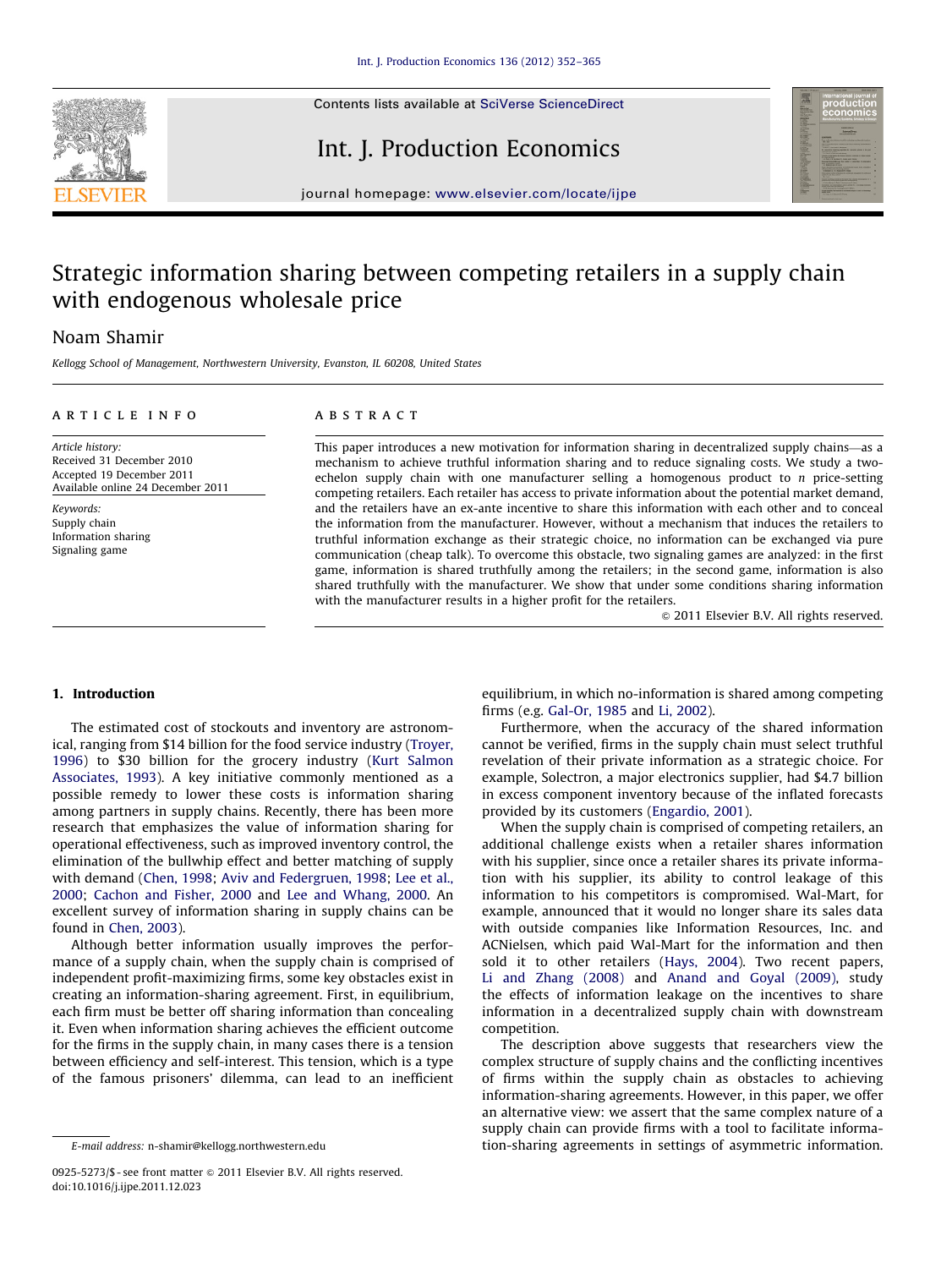To accomplish this, we model a two-echelon supply chain with downstream competition and present a new incentive for information sharing between the retailers and their mutual manufacturer—as a substitute for the signaling cost. When the retailers share hard information (information that cannot be manipulated) they have an ex-ante incentive to share private information about the future market demand and to conceal this information from their manufacturer. However, when the retailers share soft information (information for which the credibility of the shared information cannot be verified) each retailer has an incentive to manipulate the information; each retailer is better-off pretending that the market condition is better than his private signal suggests. Such information manipulation encourages the competing retailers to set a higher price, which benefits the manipulating retailer. As a result of this tendency to manipulate the shared information, the information-sharing agreement unravels; no information can be shared via means of cheap-talk.

To overcome the problem of accountability and to allow the retailers to share information in a credible manner, we study two signaling games: in the first mechanism (referred to as the horizontal signaling game), each retailer incurs some cost related to his shared information. The retailers design the mechanism in such a way that the cost associated with the sent message signals that the retailers are accountable for the shared information. In this game, the retailers exchange information horizontally and conceal their private information from their manufacturer.

As an alternative mechanism to the horizontal signaling game, we investigate the effect of including the manufacturer in the information club (we denote this option as the public signaling game) on the ability of the retailers to reach an informationsharing agreement. We demonstrate how the presence of the manufacturer in the information coalition affects the retailers' incentives to manipulate the shared information and consequently affects the signaling cost required to achieve truthtelling as the retailers' strategic choice. The presence of the manufacturer allows the retailers to expand the set of available mechanisms that result in truthtelling information sharing; that is, when the retailers share soft information, they benefit from the information-sharing agreement, but must incur some cost in order to be accountable for the shared information. The retailers can decide to share information with the manufacturer when the cost of reaching a truthtelling equilibrium under this setting is lower than the cost incurred in order to share information credibly when the manufacturer is not exposed to the shared information.

The remainder of the paper is organized as follows. Section 2 discusses some of the relevant literature. [Section 3](#page--1-0) introduces the model, and [Section 4](#page--1-0) analyzes the incentives of the retailers to share information (horizontally and vertically) when the accuracy of the information can be verified. [Section 5](#page--1-0) relaxes the assumption that information is exchanged truthfully and examines the incentives of the retailers to truthfully exchange their private information in the presence of the manufacturer and in the absence of the manufacturer from the information club. [Section 6](#page--1-0) analyzes the two signaling games that result in truthtelling as the retailers' strategic choice. We conclude and offer future research path in [Section 7](#page--1-0).

#### 2. Literature review

Our study relies on three different bodies of research: the first line of research focuses on the value of information sharing; the second group of studies investigates the incentives for truthful information sharing and the mechanisms that induce truthful information sharing, and the third explores the value of pure communication (cheap talk) and its effect on the results of the strategic interaction between supply chain participants.

As discussed above, the merits of information sharing in supply chains have been well documented. However, some of the research that studies the value of information ignores the role of incentives to share information. The first stream of papers to consider the incentives for information sharing under horizontal competition includes [Novshek and Sonnenschein \(1982\),](#page--1-0) [Vives](#page--1-0) [\(1984\),](#page--1-0) [Gal-Or \(1985,](#page--1-0) [1986\),](#page--1-0) [Li \(1985\),](#page--1-0) [Shapiro \(1986\)](#page--1-0) and [Raith](#page--1-0) [\(1996\).](#page--1-0) These papers demonstrate that the benefit from information sharing is increased precision about the market condition due to the pooled information. However, by sharing information, rivals also obtain more precise information. Thus, the positive effect of the increased precision on a firm's profit might be balanced against the increased precision of rivals' information. The above papers consider the effects of the competition mode (Bertrand or Cournot), the type of products (substitutes or complements) and the type of information (common demand intercept or private production cost). In general, the researchers conclude that under a Bertrand (or Cournot, respectively) competition with substitute products, firms will share (or not share) their private demand information, and under Bertrand (or Cournot) with complementary products, firms will not share (or share) their private demand information. The key assumptions of these models are that the decision to share information is made ex-ante, prior to observing the actual private information, and that the information is exchanged truthfully. Our paper differs from this line of research in two ways: we study the retailers' incentives to share information—not only with each other, but also with a mutual manufacturer. More importantly, we relax the assumption that information is exchanged truthfully and search for a mechanism that induces truthful information exchange as the retailers' strategic choice.

[Ziv \(1993\)](#page--1-0) was among the first researchers to consider the problem of ex-post truthful information exchange. He endogenizes the incentives for the truthful exchange of private cost information in a Cournot competition model with substitute products and considers the ex-post incentives of firms to truthfully reveal their private cost information with horizontal competing firms. Ziv demonstrates that without commitment to truthful information sharing, firms will manipulate their announcement and report lower costs than their actual costs. As a result, each firm will discard its competitors' report and act as though no information had been exchanged.

Considering the incentives for information exchange in supply chains, [Li \(2002\)](#page--1-0) studies the incentives for vertical information exchange in an environment with horizontal competition. Li develops a model with multiple retailers and one mutual supplier, in which each retailer is endowed with a private demand signal. The retailers are engaged in a Cournot competition and can decide whether to share their signals truthfully with the supplier. The supplier sets the wholesale price based on the shared information. Li demonstrates how, based on the wholesale price, the retailers who do not share their demand signals can infer the value of the average signal of the retailers who choose to share their information with the supplier. As a result, sharing demand information with the supplier is equivalent to sharing it with competing retailers; consequently, the retailers would choose not to share their private information with the supplier. Using a similar model, [Zhang \(2002\)](#page--1-0) explores the incentives for vertical information sharing in a supply chain with duopoly retailers and reaches similar conclusions.

In a recent paper, [Li and Zhang \(2008\)](#page--1-0) explore the incentives for vertical information sharing in a supply chain consisting of one mutual manufacturer and multiple retailers engaged in a Bertrand competition. The model is similar to that of [Li \(2002\).](#page--1-0)